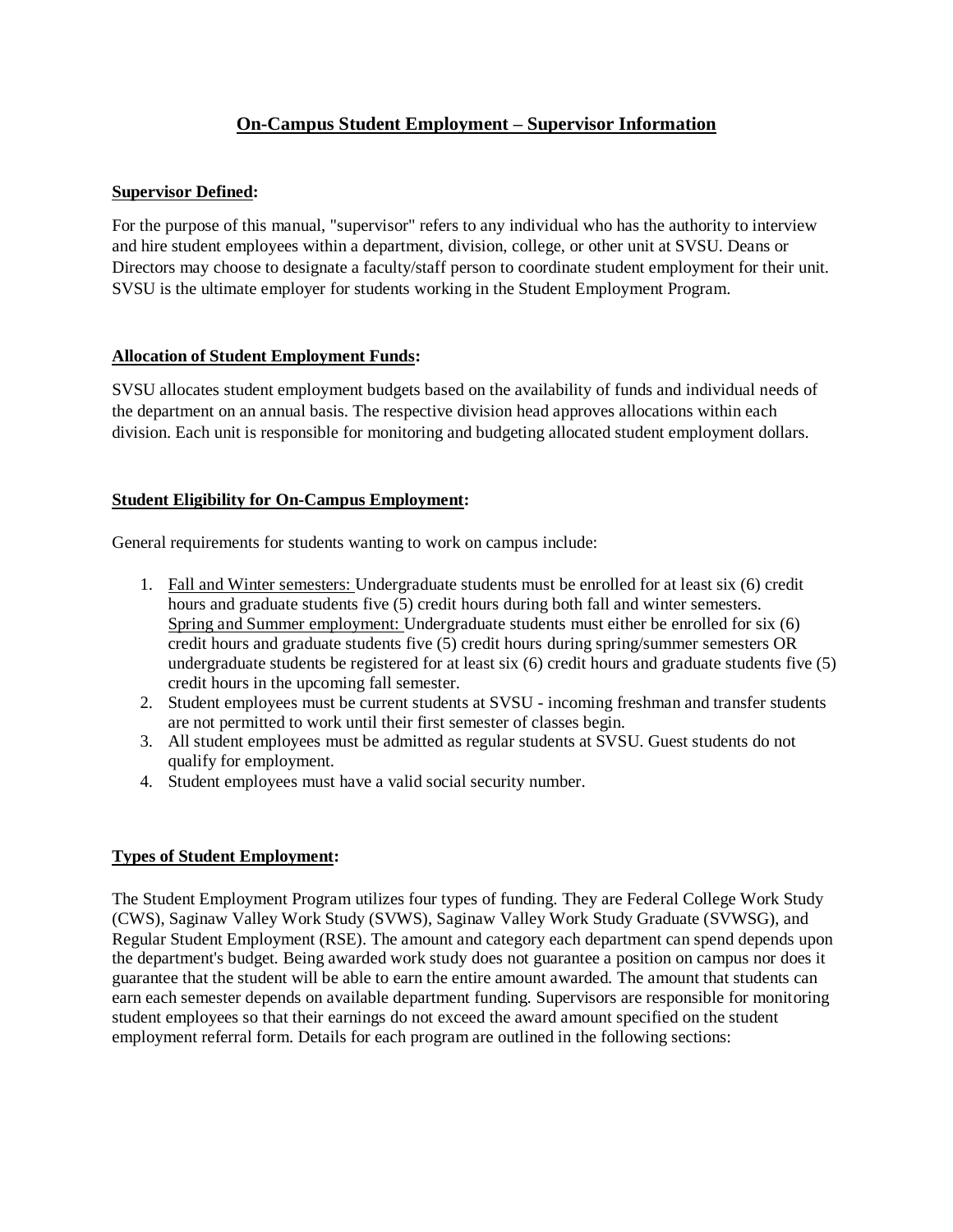### **Federal College Work Study**

Federal College Work Study is a federal student employment program for students that have financial need. Under this program, the federal government pays the majority of student wages and SVSU pays the remaining.

Students are required to apply for financial assistance on the Free Application for Federal Student Aid (FAFSA), which can be obtained from the Office of Scholarships & Financial Aid or completed on-line at [www.fafsa.ed.gov .](http://www.fafsa.ed.gov/) Based upon the student's financial need as ascertained by the FAFSA information, and availability of funds, students may be awarded work study.

### **Saginaw Valley Work Study**

Saginaw Valley Work Study is a student employment program funded by SVSU where the University subsidizes a portion of the student's earnings based on the student's financial need. In order to receive SVWS, a student must submit a FAFSA.

### **Saginaw Valley Work Study Graduate**

Saginaw Valley Work Study Graduate is a University employment program for graduate students enrolled at least half-time (five credit hours) in a program leading to a graduate degree. Students are eligible to earn SVWSG if their work in a department is at a graduate level.

### **Regular Student Employment**

Regular Student Employment is funded entirely from the SVSU general fund. All students are eligible to earn RSE funding.

Departments may choose to continue employing a student using RSE funds once they have earned their total work study award and if the department has RSE funding available in their budget. The supervisor must advise the student to consult with the Office of Scholarships and Financial Aid before switching them to RSE because earning RSE dollars may reduce the student's financial aid package the next year. If both the supervisor and student agree to switch to RSE, the supervisor must notify the Career Services office to change the student's award.

### **Grant Funded Student Employees**

Student positions that are funded through grants must comply with all University policies and procedures for student employment. Grant funded student employment positions are posted in the [Cardinal Career](https://svsu-csm.symplicity.com/)  [Network,](https://svsu-csm.symplicity.com/) however, necessary payroll paperwork is processed through the [SVSU Office of Human](http://svsu.edu/hr/)  [Resources.](http://svsu.edu/hr/) It is the responsibility of the student employment hiring manager to complete the HR Action Form and coordinate with [SVSU Human Resources.](http://svsu.edu/hr/)

The pay rate for grant positions is the State of Michigan minimum wage. In accordance with Federal regulations (A21), if the position requires a special rate due to the level of skill or complexity of work required by the employee, the rate must be approved by the Director of Career Services office prior to hiring students. Additional information is available in the [Compensation](http://www.svsu.edu/careerservices/oncampusstudentemployment/supervisorinfo/compensation/) section.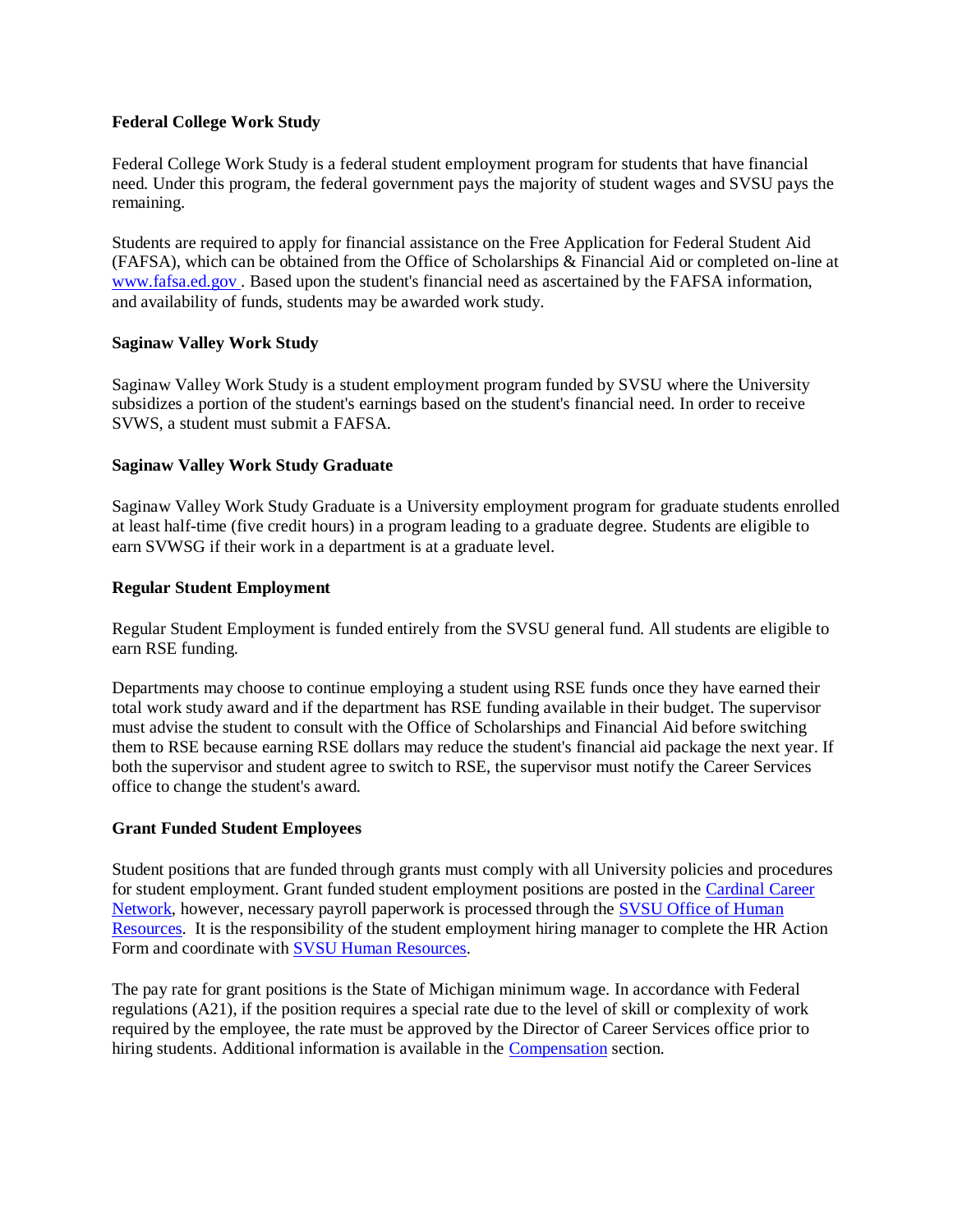### **Compensation:**

The current student employment wage is the State of Michigan minimum wage. Supervisors may submit a request to the Director of Career Services for a higher rate of pay by submitting a thorough job description for the position and a memo stating the specific qualifications/training necessary to perform the job adequately. The student employee supervisor as well as the department's budget manager, where applicable, must sign and approve the memo. Pay rate increases are awarded to positions not students. Students who work in a position that merits a higher rate of pay will not maintain the higher pay rate if they leave that position.

Wages received by student employees are subject to federal and state income tax withholdings. Social Security and Medicare Tax are not withheld for students while they are enrolled at least half time and are regularly attending classes towards completion of a degree.

### **Online Job Posting Process:**

The Student Employment Program Job Posting Process requires that all on-campus student employment job openings will be posted on the online job database, Cardinal Career Network, [www.svsu.edu/careers .](http://www.svsu.edu/careerservices/) The Job Posting Process is in place to ensure that students are made aware of and are provided equal opportunity to apply for on-campus employment.

#### **Hiring Checklist for New Student Employees**

#### **Posting Process (Notifying Career Services of your vacancy)**

How to post a job vacancy:

1. Email requests to the Student Employment Coordinator studentjobs@svsu.edu. Your email needs to include the following items:

- Job title of the open position. If the position is new, please include a job description. See samples.

- Rate of pay
- Number of students to be hired
- Funding category (CWS, SVWS, RSE)
- Deadline date (New positions must be available for 5 days, reposted positions: 3 days
- 2. Screening criteria allowed:
	- Major
	- Class standing
	- GPA (SVSU Only)
	- Work study and award amount
- 3. The Career Services office will post the opening on the Cardinal Career Network for the length of time indicated.
- 4. Once the deadline for the position has ended, an email with all of the applicant résumés will be sent to the supervisor in a PDF file.

#### **Screening of Application Materials/Interviewing Process**

1. Review résumés/cover letters sent via email or log-in to the Cardinal Career Network to review applicants, www.svsu.edu/careers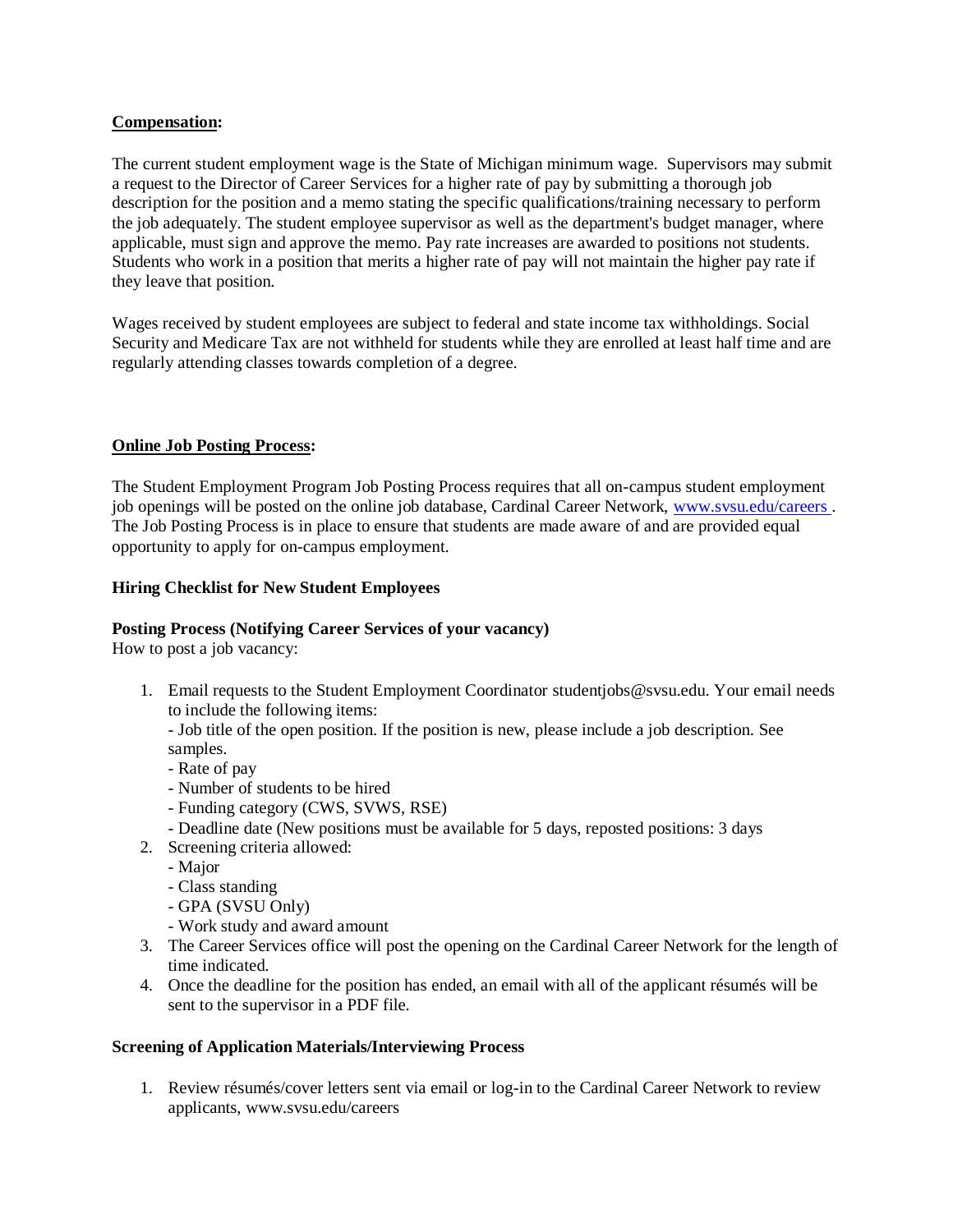### 2. Interview candidates

- Student applicants have the ability to apply to more than one job, so we encourage you to interview your students quickly in order for you to hire the best candidate because you will be competing with other departments. It is the responsibility of the supervisors to contact potential student employees who applied for the posting and make hiring decisions.

### *Some tips to ensure a fair interview process:*

- Ask only job-related questions and be consistent with each interview

- Compile a list of prepared questions based on the competencies required for the position. Ask these same questions to all applicants. Applicants must be treated consistently.

## *What NOT to ask applicants:*

## [Sample Legal & Illegal Interview Questions \(](http://www.svsu.edu/media/careerservices/docs/careerservicespdf/careerservicesdocs/Legal_and_Illegal_Interview_Questions.doc)25KB)

-If the position requires CWS, SVWS, RSE funding, make sure you verify during the interview that the student has not declined their award since applying.

## **Offer/Completion of Hiring Process**

- 1. Once hiring decisions have been made, supervisors need to make a verbal and/or email offer to the selected candidate. - Note: If CWS, SVWS, RSE funding is needed for the position, please verify the student still has their work study award before hiring them.
- 2. Supervisors must report the hire to the Student Employment Coordinator through the following link: http://apps.svsu.edu/forms/SE\_NewHireRequestForm.php
- 3. The Career Services office will send a Job Approval form. Supervisors need to verify and approve each student by signing the form and filling in the date and department account number where requested. Return the yellow copy to the Career Services office, the white copy is given to the student and the pink copy is for the supervisor.
- 4. All new students MUST fill out the appropriate payroll paperwork in the Career Services office. The paperwork includes federally required I9 and W-4 forms and FERPA guidelines. Students must bring proof of identification with them. New students who have not completed the paperwork or shown appropriate identification are NOT to begin working and will not be entered into payroll until all documents are received.
- 5. Supervisors will receive a notification slip from the Career Services office to indicate that the student has been entered into payroll. The notification slip will include the student name, student ID number, department account number, object code for job classification (CWS, SVWS, RSE), wage level, and semester dates.
- 6. Supervisors must contact Payroll to add the student to their Ultra Time list.
- 7. Supervisors have the ability to send out an email message to those students who applied and were not interviewed for the position, or the Career Services office will send it out for you.

### **Hiring Process for Returning Students**

1. It is up to individual departments to determine whether or not returning students need to reapply for positions on an annual basis. However, all students need to apply if the position is in a completely different department.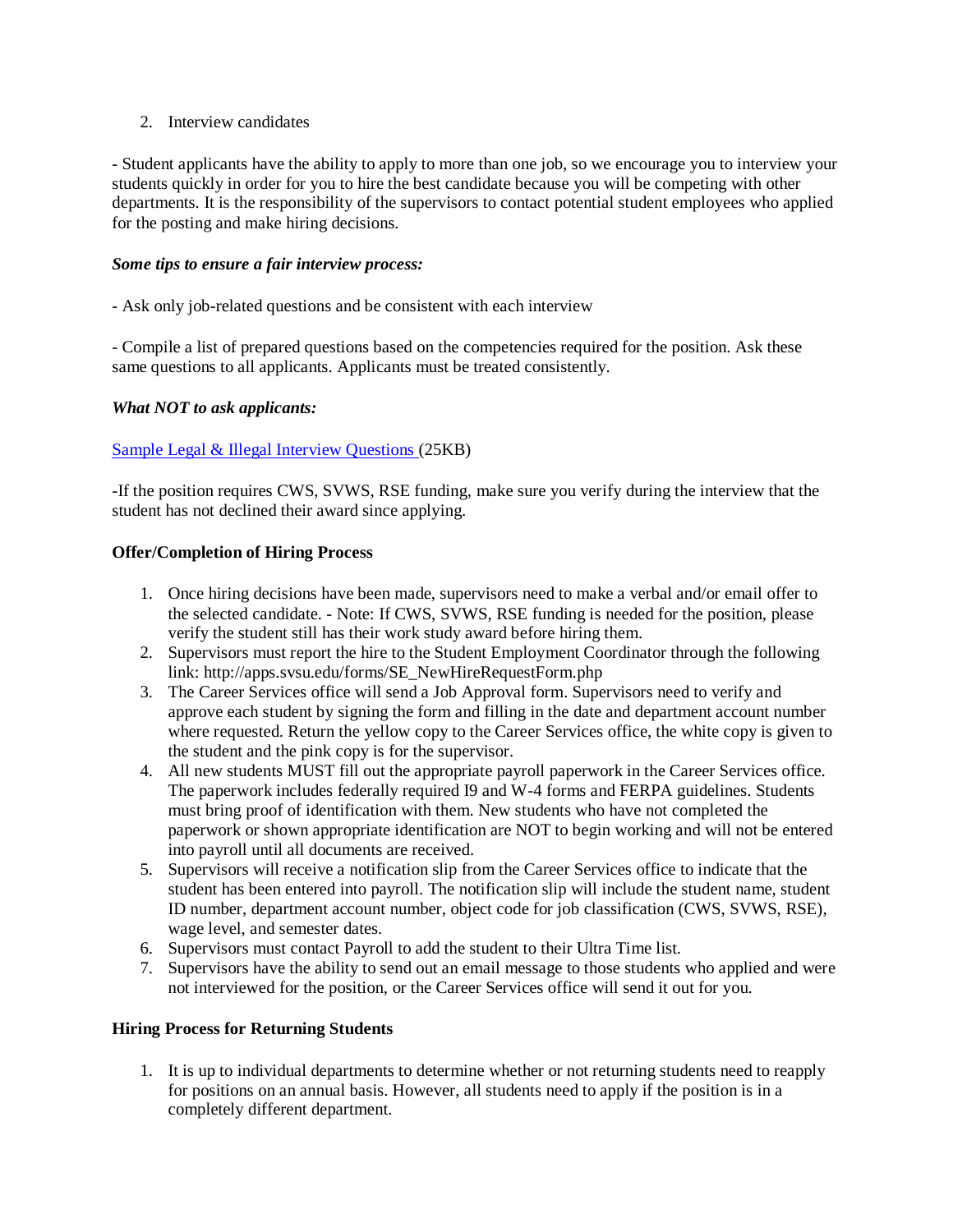- 2. Supervisors must email the Student Employment Coordinator the name and student ID number of the student that is returning.
- 3. The Career Services office will send a Job Approval form. Supervisors need to "approve" each student, enter their signature, date and department account number at the bottom of the Approval form. Return the yellow copy to the Career Services office. The white copy is given to the student and the pink copy is for the supervisor.
- 4. Supervisors will receive a notification slip from the Career Services office to indicate that the student has been entered into payroll. The notification slip will include the student name, student ID number, department account number, object code for job classification (CWS/SVWS/RSE), wage level, and semester dates.

## **Student Assignment**:

Student employees are not permitted to work simultaneously in two departments on campus.

### **New Student Orientation**:

SVSU is a learning environment and therefore facilitates student growth and understanding through a variety of programs, including student employment. It is for this reason that during the first week of a student's employment, supervisors should hold an orientation in their department. An orientation session can typically be expected in new positions and it will assist in maximizing student potential.

The following are suggested topics to be covered during the orientation:

- Attendance Policies
- Dress and Appearance
- Attitudinal Expectations
- Job Responsibilities
- Ethical Responsibilities
- Relevant Departmental Policies

### **International Students**:

International students are only eligible to earn Regular Student Employment (RSE) funds. These students must meet all of the general requirements for student employment and provide these additional items upon being hired: Non-Resident Alien form, valid Visa/Passport, I-20 and I-94.

### **Work Schedules**:

Supervisors and students should collaborate to create an appropriate work schedule that does not conflict with the student's class schedule. Students are not permitted to work over 20 hours per week during fall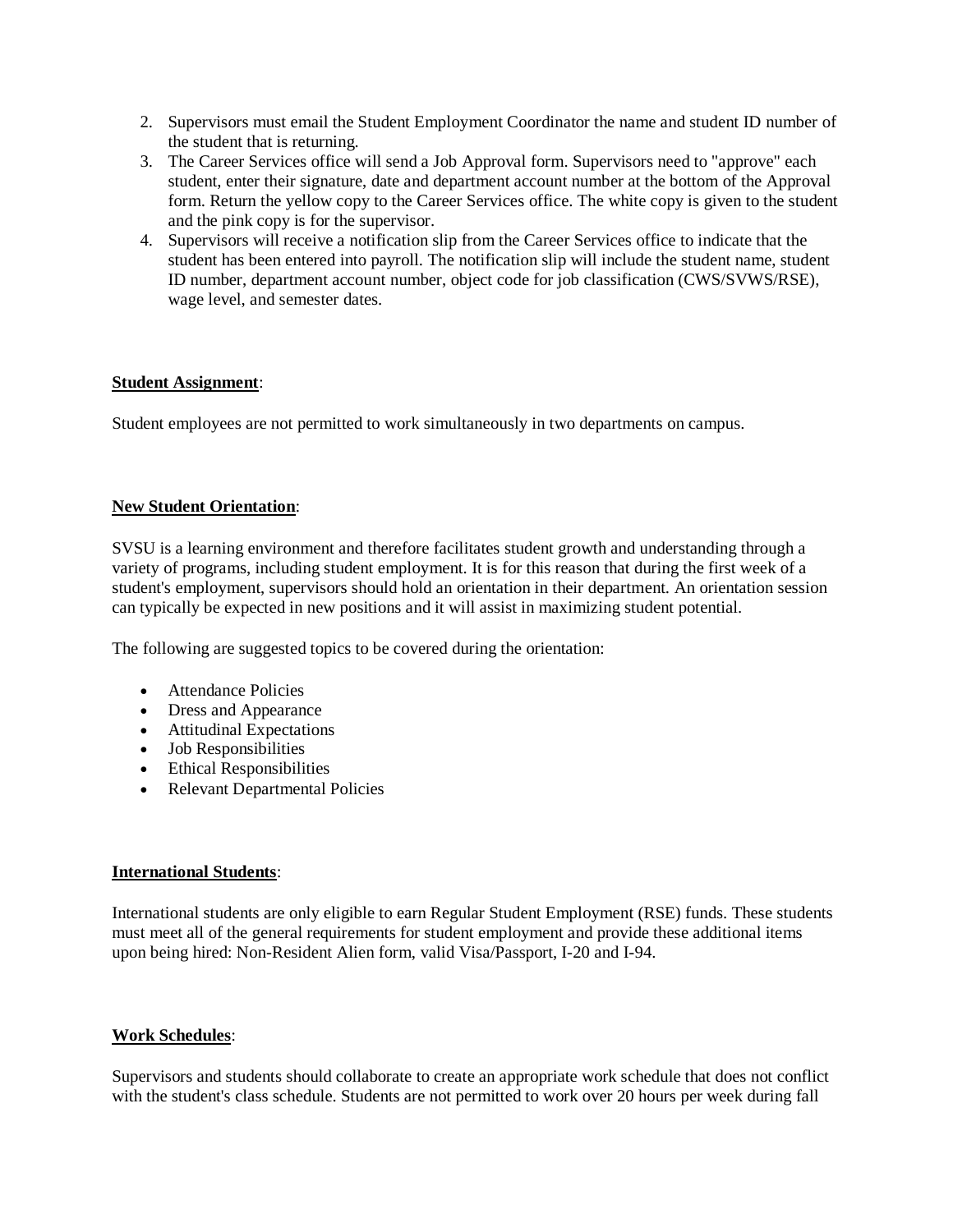and winter semesters while classes are in session. During spring and summer semesters, on-going student employees can work up to a maximum of 40 hours per week. Students hired for the first time during the spring and summer semesters are limited to 25 hours per week for the first semester of employment. Students are not permitted to work over eight hours per day. Students that are working eight hours per day are eligible for a half hour, unpaid lunch.

When applying this policy, it is important to note that while students are eligible for a meal break when they work an 8-hour shift, they are not required to take that break. If they do take a break, they should swipe out of Ultra Time and swipe back in when they return from the break.

## **Applying for Positions in a Different Department**:

Students that are interested in a position with a different department may view available positions on the Cardinal Career Network and apply for any openings for which minimum qualifications are met. The student is then responsible for submitting a resignation letter giving at least one-week prior notice to the original department if they are selected as the top candidate for the new department. The new department must fill out the Online Student Employment Authorization Form and have it "approved", signed, and returned to Career Services prior to the student beginning work in the department.

## **Ultra-Time (automated time clock)**:

The procedures and specifications for student employee Ultra Time instructions are outlined below. The items outlined are essential and need to be followed in order for student employees to be paid on time.

A. Returning Students:

1. Supervisors will receive a notification slip from the Career Services office to indicate that the student has been entered into payroll. The notification slip will include the student name, ID number, department account number, object code for job classification (CWS/MWS/RSE), wage level, and semester dates. 2. If the student is NOT on Ultra Time, the supervisor must contact Payroll to add the student to their Ultra Time list.

B. New Students:

1. Supervisors will receive a notification slip from the Career Services office to indicate that the student has filled out all of their paperwork (W4/I9/FERPA form) and have been entered into payroll. The notification slip will include the student name, ID number, department account number, object code for job classification (CWS/MWS/RSE), wage level, and semester dates.

2. Supervisors must contact Payroll to add the student to their Ultra Time list.

C. Students will need to swipe in/out at one of the Ultra Time readers on campus. Supervisors will instruct students as to which clock they should be using.

D. Supervisors must confirm employee swipes.

E. All time must be confirmed by 10:00 a.m. Monday mornings of payroll weeks. The link to the payroll schedule is: http://www.svsu.edu/hr/payroll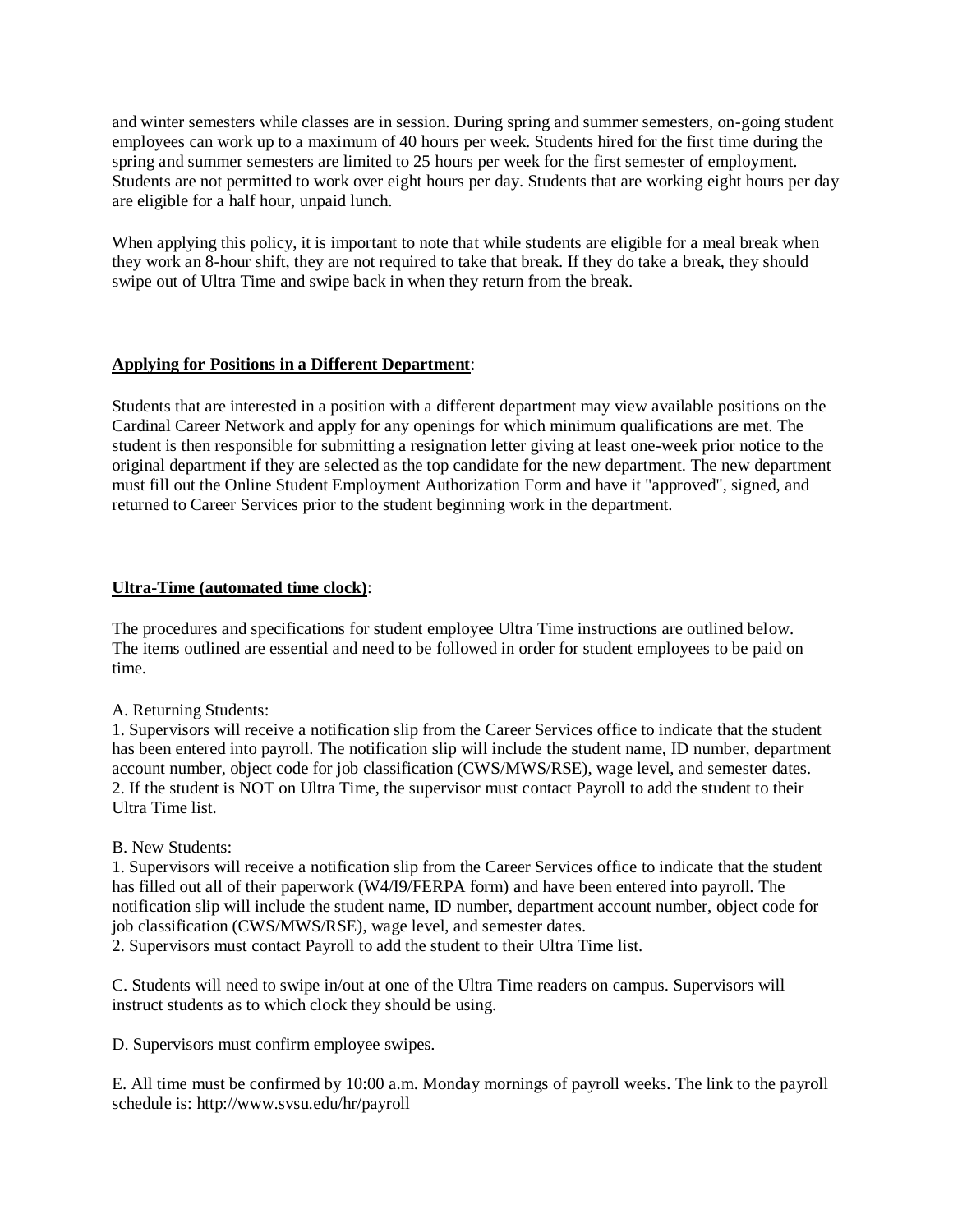F. All issues of time punches not within appropriate parameters need to be discussed with the student. No changes are to be made to the punch.

G. Inquiries regarding hiring and job assignments should be directed to the Career Services office. Questions regarding payroll and hours worked should be directed to the Controller's office, payroll division.

### **Reporting Hours Worked**:

In reporting hours worked, supervisors should adhere to the following hourly payment guidelines:

A. Student employee time is approved by a supervisor in Ultra Time and is submitted bi-weekly to the Controller's office, payroll division, for processing.

B. Supervisors are responsible for accurate reporting of time worked by the student employee.

C. All hours worked must be reported accurately on a daily basis. Hours may not be banked for payment at a later date.

D. Breaks: Students will need to clock in at the beginning of their shift, out at lunch break, back in after lunch, and out at the end of their shift. For more information on this subject please refer to the [Work](http://www.svsu.edu/careerservices/oncampusstudentemployment/supervisorinfo/workschedules/)  [Schedules s](http://www.svsu.edu/careerservices/oncampusstudentemployment/supervisorinfo/workschedules/)ection.

E. Supervisors should keep internal working logs. Student employees cannot be paid while or attending classes.

F. Supervisors will develop and enforce compliance with a work schedule.

G. Students who discontinue working will be reported immediately to the Career Services office to end their employment.

H. As previously noted, supervisors are responsible for monitoring both their department's usage of allocated dollars and the student's earnings in relation to their award. Internal working records should be developed by each department to ensure that expenditures do not exceed budgeted amounts and that students do not earn more than their award.

I. Falsification of swipes: Any student caught swiping in/out and found not to be working is considered stealing time and cause for immediate termination. Such conduct will be reported to the applicable authorities.

#### **Progressive Discipline**:

The following due process procedures are intended to ensure fair treatment of SVSU student employees. They will be maintained in accordance with State and Federal regulations.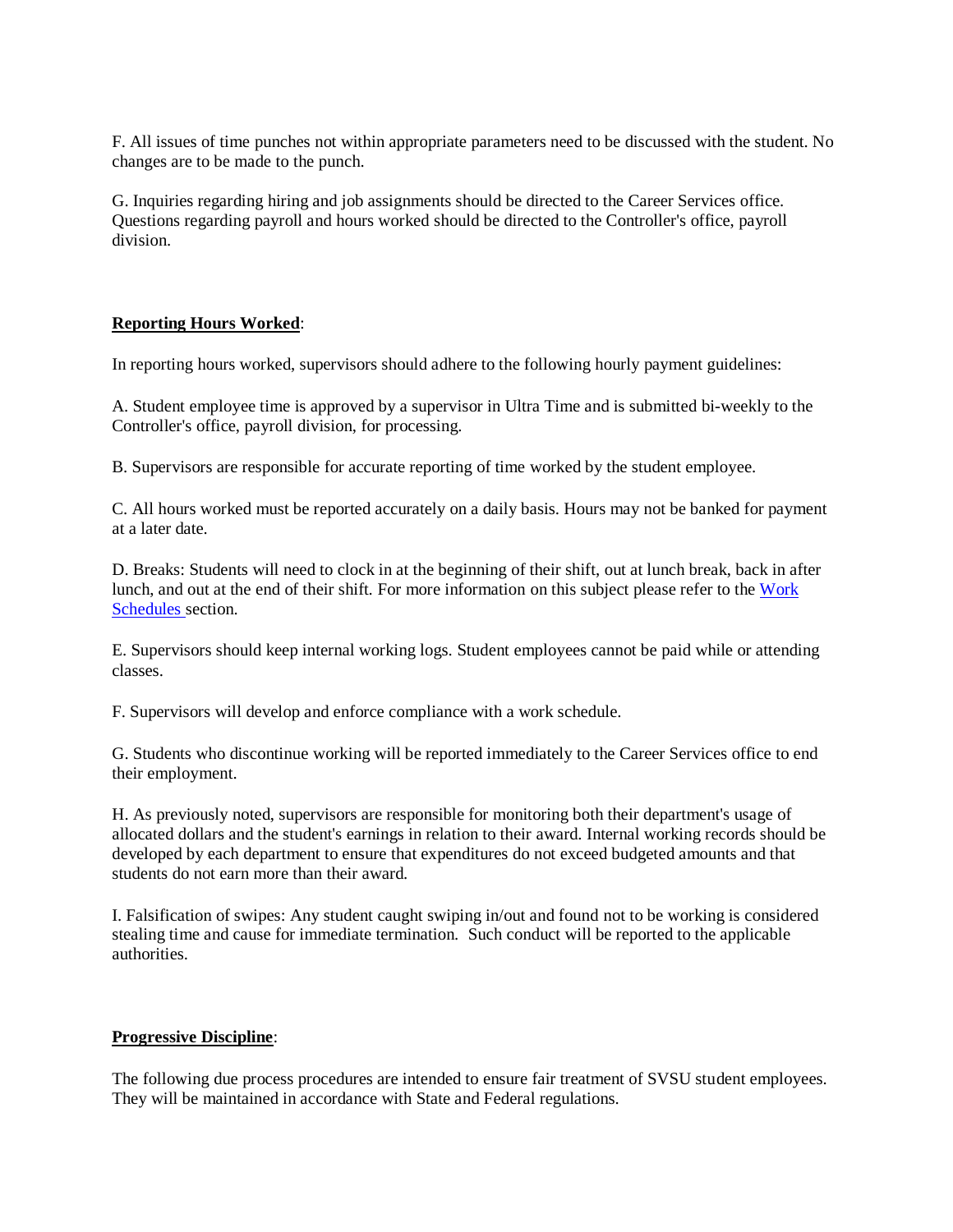#### General Supervision

The designated or immediate supervisor is responsible for monitoring the work progress of the student employee. Deficiencies must be brought to the student's attention at the earliest possible time with suggestions for improvement, and the student must be afforded a reasonable opportunity to correct the deficiency.

#### Unsatisfactory Performance

In the event that a student employee demonstrates unsatisfactory work, a supervisor, prior to the termination of the student must follow the procedures outlined below.

#### 1. **Verbal Warning**

Upon demonstration of unsatisfactory performance, the supervisor should immediately advise the student employee of this fact, provide training or corrective suggestions, and allow a reasonable period of time for the student to improve his/her performance. If satisfactory performance does not occur, the next step is probation.

### 2. **Probation**

Continued unsatisfactory performance may result in probation. The supervisor may place the student on probation for the balance of the academic semester or for one additional academic semester with the understanding that, unless the student's work performance or attendance improves, employment may be terminated. The Career Services Office must be notified in writing prior to the start of any probationary period with a copy of the letter signed by both the student and the immediate supervisor outlining the terms of the probation.

The probation letter must include the following information:

a. Clearly describe the improper behavior and reference the verbal supervisory warning that was previously given (step 1).

b. Describe what the student must do to improve their behavior and how long the probationary period will last.

c. State what the potential consequences may be if the student does not correct the behavior in question (for example: "If you do not correct this behavior we will need to take further disciplinary action up to and including termination").

#### 3. **Termination**

The supervisor must consult with the Director of Career Services before a student is notified of any involuntary termination. The Director of Career Services must approve any termination of a student employee during or following a probationary period.

The Director of Career Services may suspend without pay or discharge without any prior warning, and without utilization of the immediate due process defined in this section if it is determined, based upon the preponderance of reasonable evidence, to charge that a student employee is guilty of gross misconduct, insubordination, sabotage, theft, assault upon another student, student employee or staff member or a supervisor, or the commission of any act or acts which constitute a felony under State or Federal law. The student retains the right to appeal the Director of Career Services decision to the Associate Provost for Student Affairs. Upon review, the decision of the Associate Provost will be binding upon both the student employee and SVSU.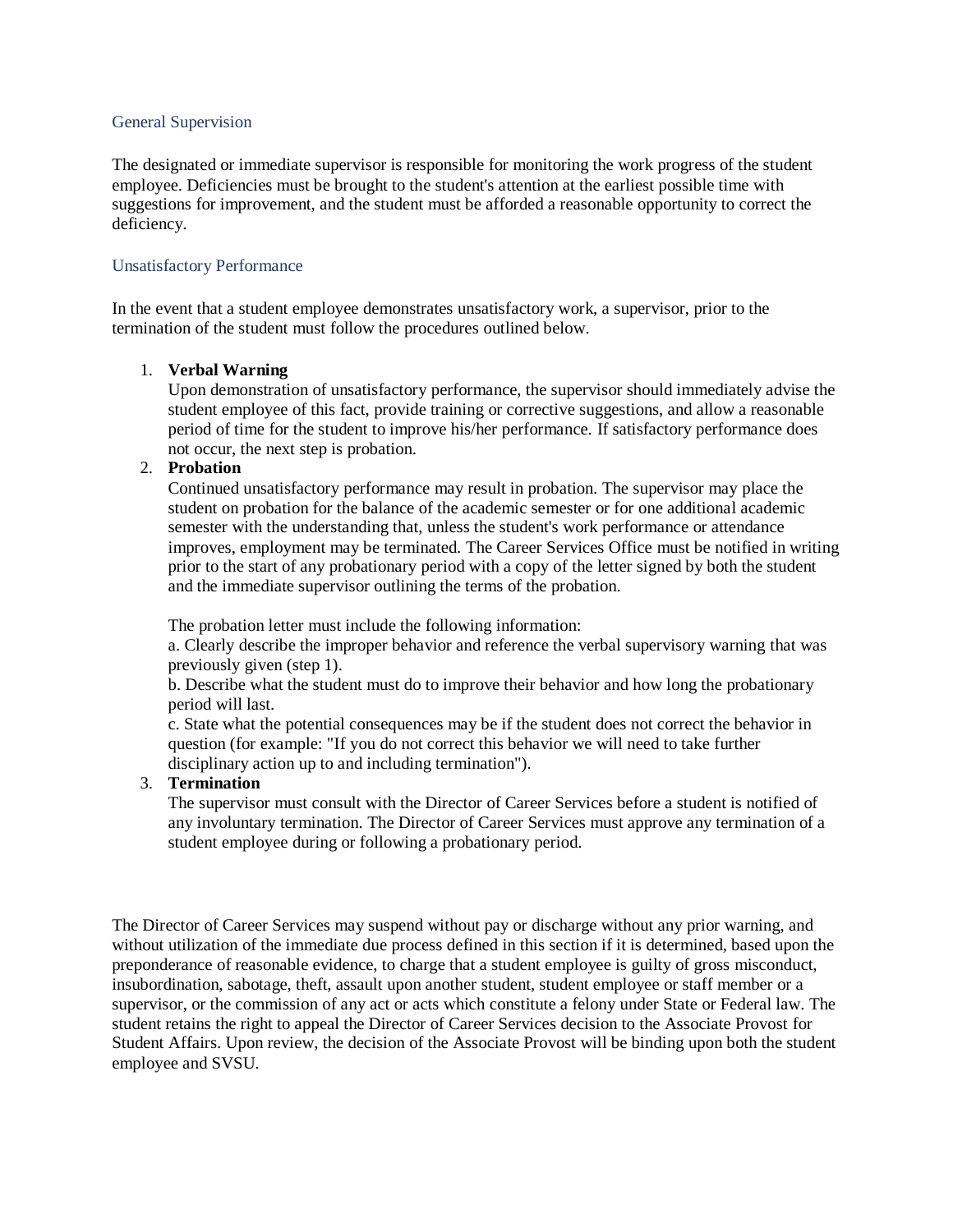In addition to termination for cause previously specified, a student employee may be terminated for the following reasons: attendance, budget constraints, completion of the project, or other such valid reasons unrelated to job performance. In such cases, a minimum of two weeks in advance of the termination date, the employer must provide a copy of the written termination notice stating reason(s) for termination to the Student Employment Coordinator.

## **Student Employee Due Process/Appeals**:

Student employees have the right to appeal work related decisions that they believe to be unjust, improper, or unmerited regarding their employment. The procedures for resolving such complaints and differences are as follows:

- 1. The student and the supervisor meet to discuss the issues in question.
- 2. If the issues are not resolved at this meeting, a written appeal is sent to the Student Employment Coordinator. The Student Employment Coordinator shall submit to both parties, in writing, a suggested resolution of the issue(s).
- 3. If either the student employee or the supervisor rejects the resolution suggested by the Student Employment Coordinator, a hearing will be arranged with the Director of Career Services. The Director shall listen to the presentation of information from each party and examine any pertinent writings submitted by both parties to determine a resolution to the issue. The Director of Career Services shall submit his/her resolution in writing to both parties.
- 4. The student may appeal the Director of Career Services' decision to the Dean of Students. Upon review, the decision of the Dean of Students will be binding upon both the student employee and SVSU.

# **Resignations**:

Student employees are expected to provide the immediate supervisor with written notice a minimum of two weeks in advance of his/her resignation date. This applies only to students who are resigning during the course of the semester. A copy of the **Sample Letter of Resignation** (20KB) should be forwarded to the Student Employment Coordinator and the Career Services office will then end the student position.

Students who resign positions are eligible to be employed in other departments on campus.

### **Hazardous Work Conditions**:

Under no circumstances are student employees to work in potential hazardous or unsafe conditions. Supervisors should report hazardous work conditions to the University Police at (989) 964-4141.